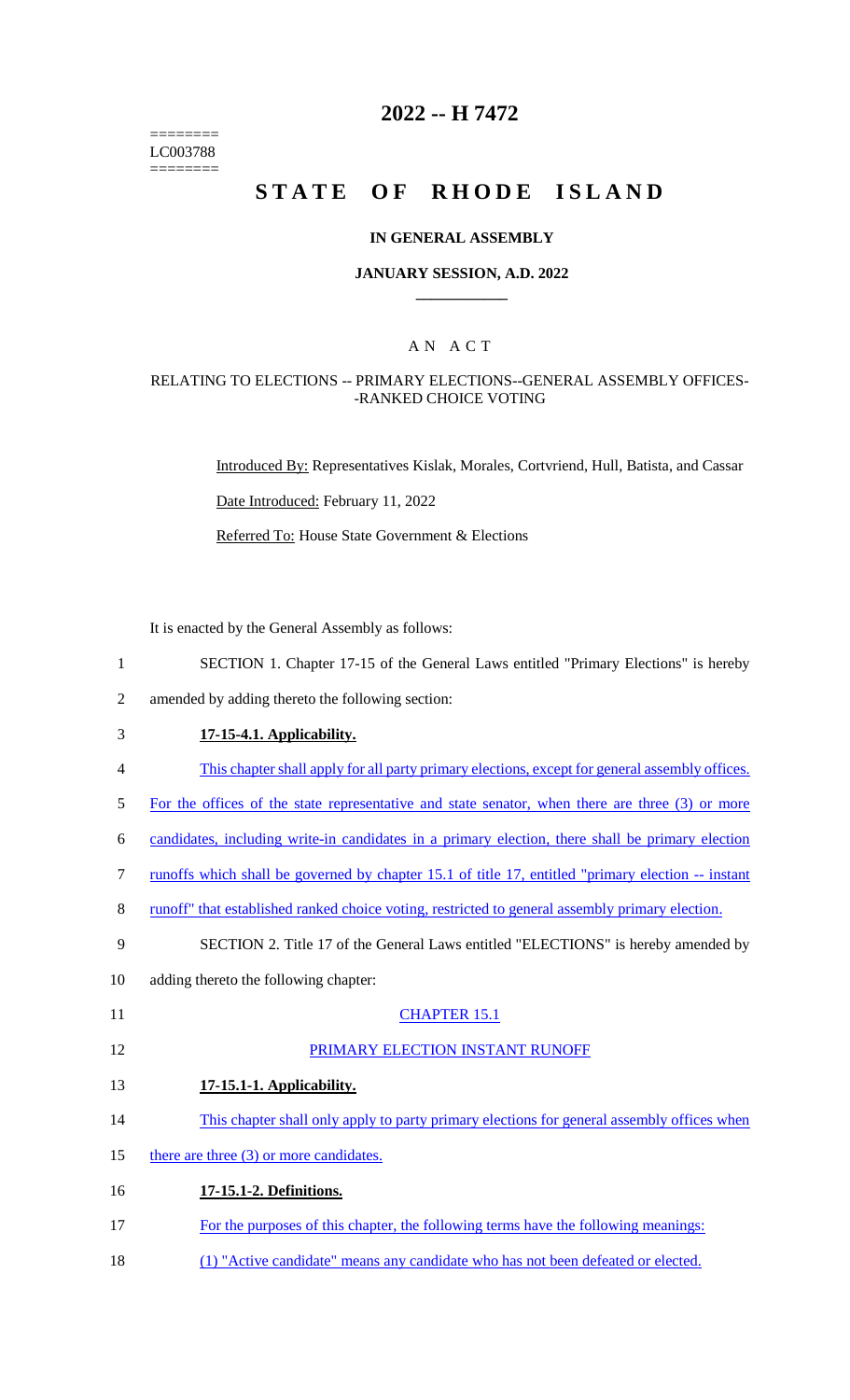| $\mathbf{1}$   | (2) "Highest-ranked active candidate" means the active candidate assigned to a higher                |
|----------------|------------------------------------------------------------------------------------------------------|
| $\overline{2}$ | ranking than any other active candidates.                                                            |
| 3              | (3) "Inactive ballots" are ballots that do not count for any candidate for any of the reasons        |
| 4              | given in this chapter.                                                                               |
| 5              | (4) "Overvote" means an instance in which a voter has ranked more than one candidate at              |
| 6              | the same ranking.                                                                                    |
| 7              | (5) "Ranking" means the number available to be assigned by a voter to a candidate to                 |
| 8              | express the voter's choice for that candidate. The number "1" is the highest ranking, followed by    |
| 9              | "2" and then "3" and so on.                                                                          |
| 10             | (6) "Round" means an instance of the sequence of voting tabulation beginning with §17-               |
| 11             | $15.1 - 4.$                                                                                          |
| 12             | (7) "Skipped ranking" means a voter has left a ranking unassigned but ranks a candidate at           |
| 13             | a subsequent ranking.                                                                                |
| 14             | (8) "Undervote" means a ballot that does contain any candidates at any ranking in a                  |
| 15             | particular contest.                                                                                  |
| 16             | 17-15.1-3. Ranked choice voting ballot.                                                              |
| 17             | (a) In any contest conducted by ranked choice voting, the ballot shall allow voters to rank          |
| 18             | candidates in order of choice.                                                                       |
| 19             | (b) The ballot shall allow voters to rank as many choices as there are candidates, except as         |
| 20             | provided in this section. In the event that the voting equipment cannot accommodate a number of      |
| 21             | rankings on the ballot equal to the number of qualified candidates, the board of elections may limit |
| 22             | the number of choices a voter may rank on a ballot to the maximum number allowed by the              |
| 23             | equipment.                                                                                           |
| 24             | (c) Instructions on the ballot must conform substantially to the following specifications,           |
| 25             | subject to usability testing and modification based on ballot design and voting system: "Vote by     |
| 26             | indicating your first-choice candidate and ranking additional candidates in order of preference.     |
| 27             | Indicate your first choice by marking the number "1" beside a candidate's name, your second choice   |
| 28             | by marking the number "2" beside a different candidate's name, your third choice by marking the      |
| 29             | number "3" beside another different candidate's name, and so on. Rank as many choices as you         |
| 30             | wish. Indicating second and later preferences will not count against your first choice. Do not skip  |
| 31             | numbers, and do not mark the same number beside more than one candidate."                            |
| 32             | 17-15.1-4. Ranked choice voting tabulation.                                                          |
| 33             | Each ballot shall count as one vote for the highest-ranked active candidate on that ballot.          |
|                |                                                                                                      |

Tabulation shall proceed in rounds, with each round proceeding sequentially as follows: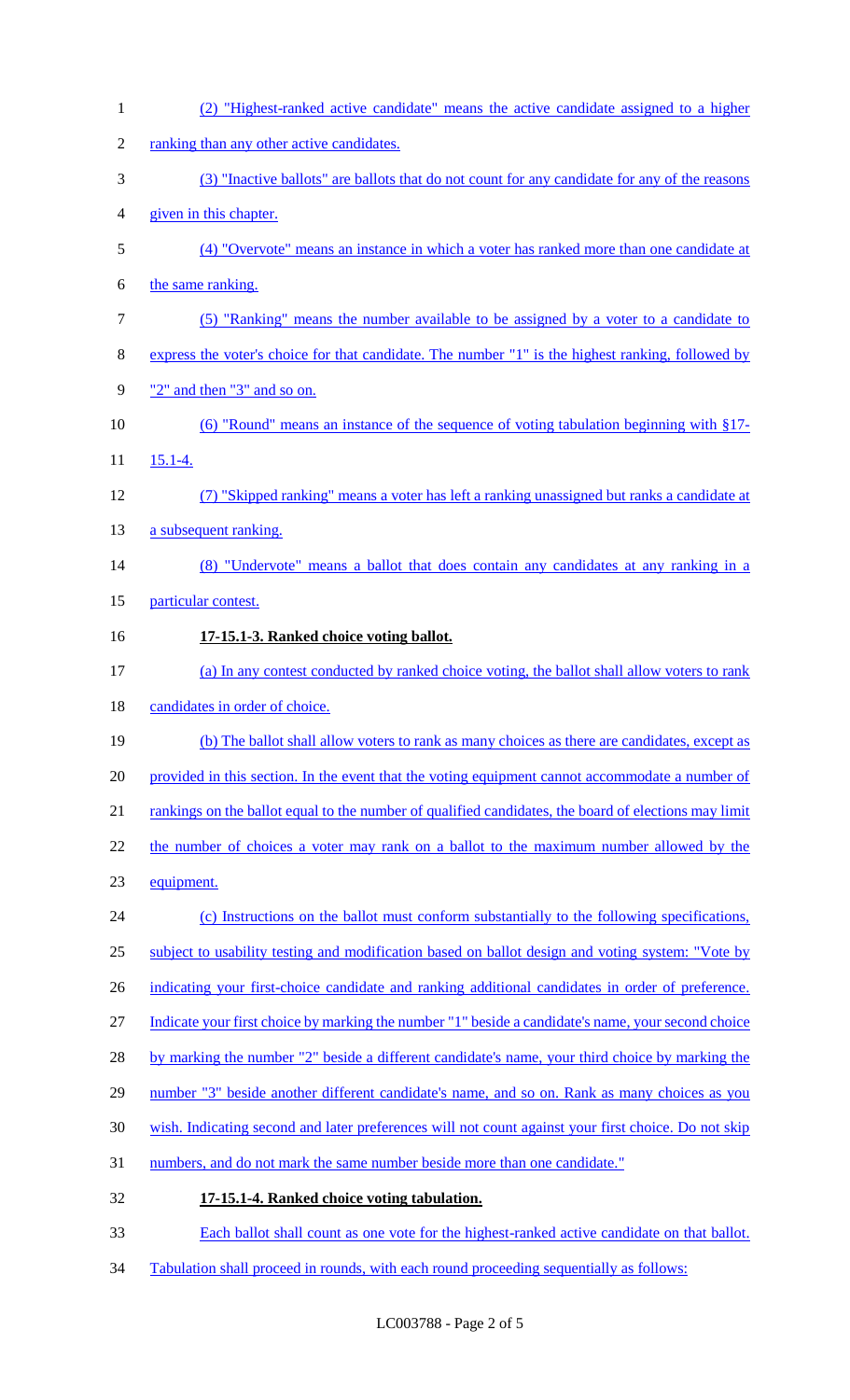(1) If two (2) or fewer active candidates remain, the candidate with the greatest number of votes is elected and tabulation is complete. (2) If more than two (2) active candidates remain, the active candidate with the fewest votes is defeated, votes for the defeated candidate are transferred to each ballot's next-ranked active 5 candidate, and a new round begins with subsection  $(a)(1)$  of this section. (b) Inactive ballots and undervotes. (1) In any round of tabulation in a contest conducted by ranked choice voting, an inactive 8 ballot does not count for any candidate. A ballot is inactive if any of the following is true: (i) It does not contain any active candidates and is not an undervote. 10 (ii) It has reached an overvote. 11 (iii) It has reached two (2) consecutive skipped rankings. (2) An undervote does not count as an active or inactive ballot in any round of tabulation. (3) A candidate ranked more than once on a ballot can only have the highest ranking counted. If the candidate is defeated, all lower rankings of that candidate on the ballot will be 15 skipped over and the vote transferred to the next-ranked active candidate. Giving a candidate more 16 than one ranking will not, by itself, cause a ballot to be inactive. 17 (c) Ties. 18 If two (2) or more candidates are tied with the fewest votes, and tabulation cannot continue 19 until the candidate with the fewest votes is defeated, then the candidate to be defeated shall be determined by lot. Election officials may resolve prospective ties between candidates prior to 21 tabulation after all votes are cast. **17-15.1-5. Results reporting.**  (a) In addition to any other information required by law to be reported with final results, 24 the board of elections shall report the total number of ballots that became inactive in each round due to any of the following reasons: 26 (1) Because they did not contain any active candidates; or (2) Had reached an overvote, or reached two (2) consecutive skipped rankings as separate 28 totals. (b) If feasible, the board of elections shall also publish final results data by precinct, including full ballot information including how ballots were marked below the rounds that were counted in the election. **17-15.1-6. Rulemaking authority.**  The state board of elections shall promulgate rules, regulations, and procedures in accordance with chapter 35 of title 42 necessary to implement this chapter.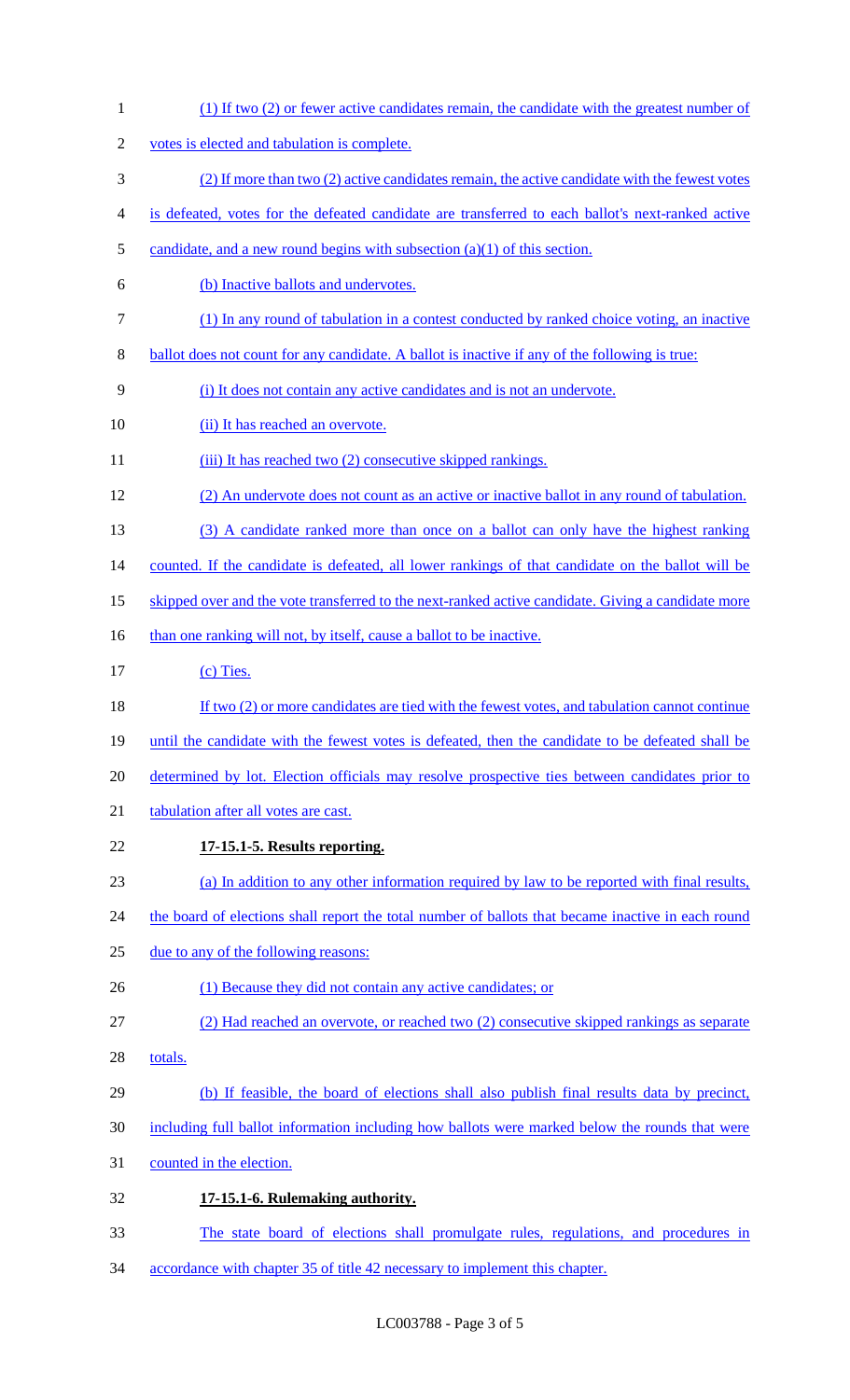1 SECTION 3. This act shall take effect on January 1, 2023.

#### $=$ LC003788 ========

LC003788 - Page 4 of 5